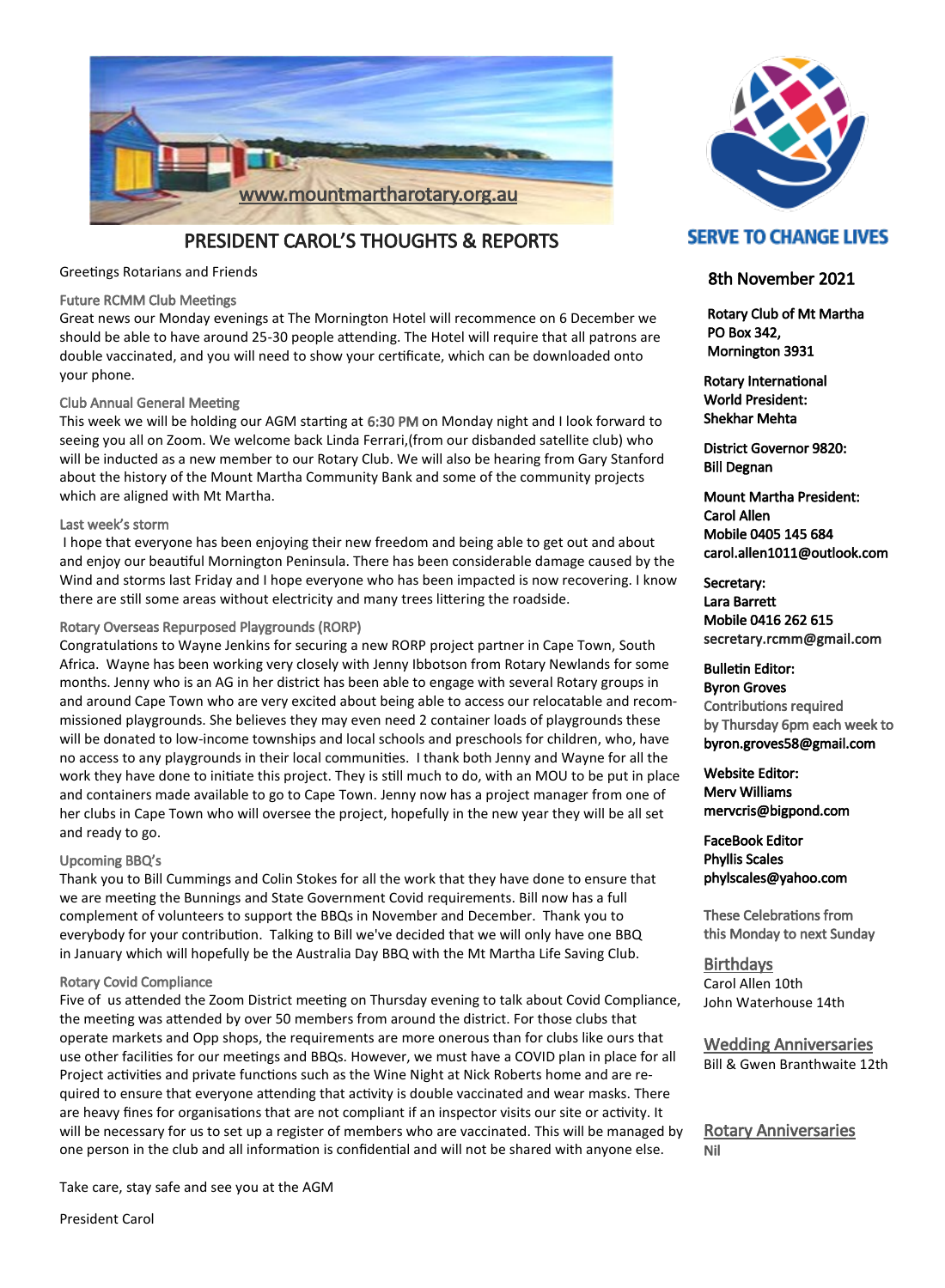

# NOVEMBER IS ROTARY FOUNDATION MONTH

Mon 8 Nov **RCMM Club Meeting** - Annual General Meeting @ 6.30pm, then @ 7pm with Speaker, Gary Sanford - History of MM Community Bank and Community projects that align with RCMM Sat 13 Nov **Benton Square Shopping Centre BBQ** - see Roster on page 2 Mon 15 Nov **RCMM Club meeting - Rotary Foundation - Speaker PDF Mark Humphries** Sun 21 Nov Bunnings BBQ - see Roster on page 2 Mon 22 Nov **RCMM Committee meetings** Mon 29 Nov **RCMM Partners Social evening** DECEMBER IS DISEASE PREVENTION & TREATMENT MONTH

Fri 3 Dec **End Polio Now Fundraising Movie Night** (see Flyer on page 2) Mon 6 Dec **RCMM Club meeting - Ridge Kally (Kieser Physio) Grip Strengths** Thurs 9 Dec RCMM Christmas Party at Mornington Golf Club Mon 13 Dec RCMM Board Meeting Fri 17 Dec Bunnings BBQ - Roster to come Mon 20 Dec No Meeting - Christmas break Mon 27 Dec **Bunnings BBQ** - Roster to come

## SAUSAGE SIZZLE ROSTERS

### BUNNINGS BBQ'S

### 8 to 11am 11am to 2pm 2pm 2pm to 5pm Sunday 21st November 2021 Rob Davies **Tom Barrett** Barrett Barrie Sweeney Peter Warren **Bruce Ranken** Bruce Ranken Roger Annear Pat Morton **Communist Communist Communist Care Lara Barrett** Communist Communist Communist Communist Communist Communist Communist Communist Communist Communist Communist Communist Communist Communist Communist Communist C Phyllis Scales **Ray Martin Community Community** Ray Martin **Community Community Community Community** Gordon Morriss Tom Goulding **Paul Clark** Paul Clark **Paul Clark** Peter Rawlings Mary McIntyre Bill Branthwaite Carol Allen

If you are unable to make your allotted shift, please find another Member to replace you and advise Bill Cummins and Byron Groves

## BENTONS SQUARE SHOPPING CENTRE BBQ Saturday 13th November 2021

Byron Groves and Bill Cummins Ray Martin **Ray Martin** Rob Davies Wayne Norris **Bernard Butler** Bernard Butler

8am to 12noon 12noon to 4pm Anne Shaw Peter Warren

If you are unable to make your allotted shift, please find another Member to replace you and advise Bill Cummins and Byron Groves

# OUR COMMUNITY & CLUB SUPPORTERS, TO WHOM WE ARE VERY GRATEFUL



Warlimont & Nutt ENINSULA REAL ESTATE<br>INCE 1952



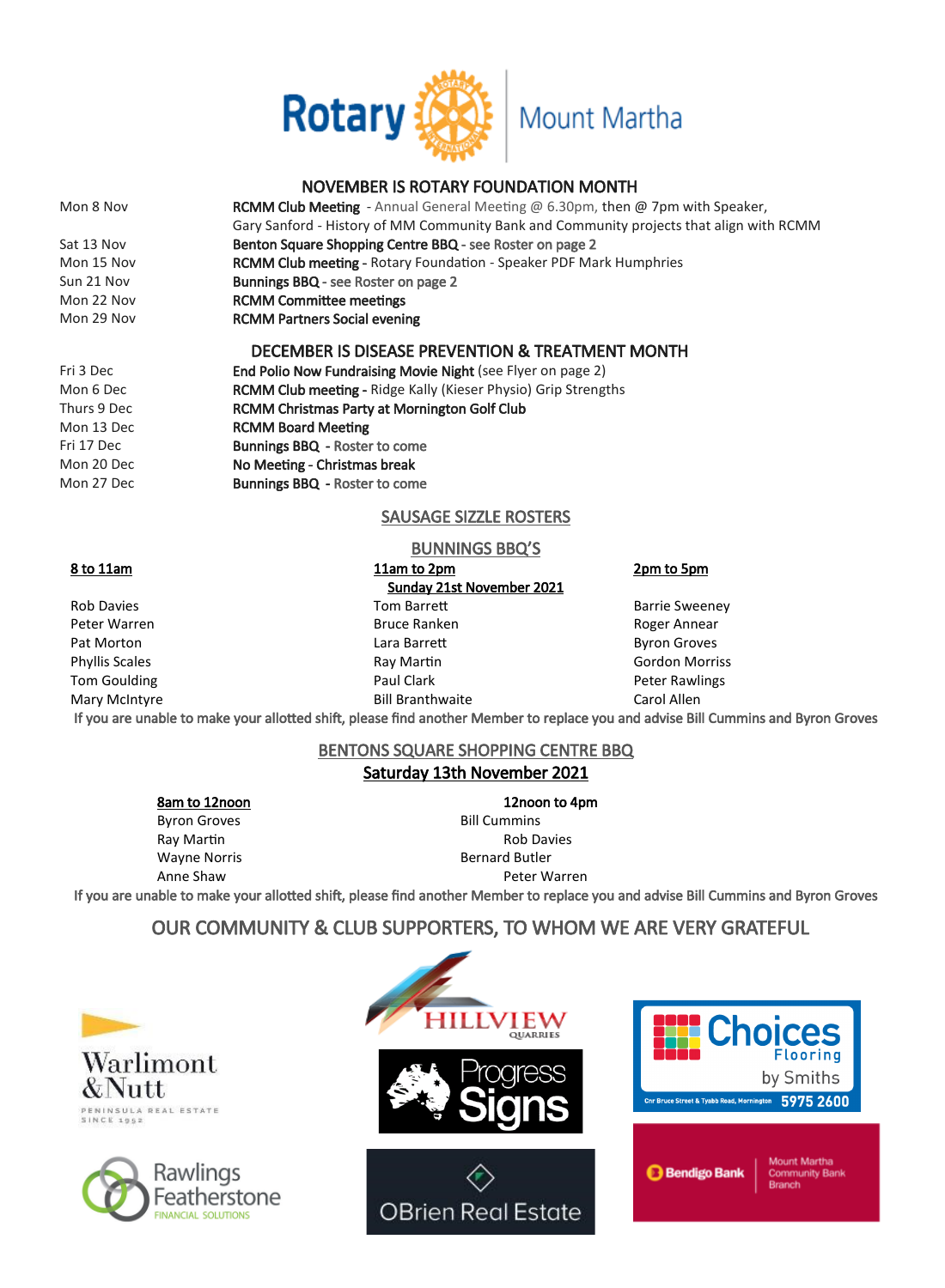

# Rotary Club of Mount Martha Christmas Raffle

This year the Rotary Club of Mount Martha will be conducting a Christmas Raffle. The 1st prize is a Samsung 65cm 4K TV valued at \$1,200, 2nd prize is a \$500 Bunnings voucher, 3rd prize is a \$400 Ritchies IGA and 4th prize is a Christmas Hamper from Mornington Peninsula Hampers (thank you Kate for your generous support) valued at over \$300. Tickets will be \$2 each or 3 for \$5. We are planning to sell 3,000 tickets. We are hoping to raise in excess of \$3,500.

All the funds raised will go to the Mount Martha section of the "Peninsula Bay Trail" . The reasons for this decisions are; 1) it is a local project; 2) it links Mount Martha with the other trails; 3) it demonstrates our Club's work in Mount Martha and 4) will provide environmental and ecological outcomes.

The draw will be held outside Ritchies IGA at Mount Martha on Wednesday 22nd December.

You may notice on your travels to the Mt Martha Village that the Bendigo Bank, Mount Martha Newsagency and IGA Supermarket are selling our tickets also! Sales are going well in Village and we are hoping to be able to set up a table outside of IGA soon also! I will let Members know what dates we will be at IGA and shout you a Coffee if you would like to come and give me a hand!

Well done to Bernard Butler who not only sold his 2 books of Raffle Tickets and made a donation as well totalling \$135.

My Top 3 ways to sell tickets

- 1 Buy them yourself, and put them inside Christmas Cards
- 2 Ask a local Retailer to sell them on their counter
- 3 Sell them at your Workplace or a friends Workplace

We will put fortnightly updates in the Bulletin to keep all members up to date on how ticket sales are progressing allocation is 2 books per Rotarian to start with.

Thanks everyone for your continued support!

Electronic Payments can be made to: Rotary Club of Mt Martha (Charitable Account) BSB 633 000 ACC 128 102 126 Don't forget the Raffle and Surname in the Description! Note. It may be easier to keep cash yourself and simply make an electronic payment to the Club.

# Ticket sales banked to date (23/10/21) have been \$1,331 and we still have 37 Raffle Books awaiting pick up also.

Keep selling, so we can realise our profit of \$3,500 towards the Peninsula Bay Trail.